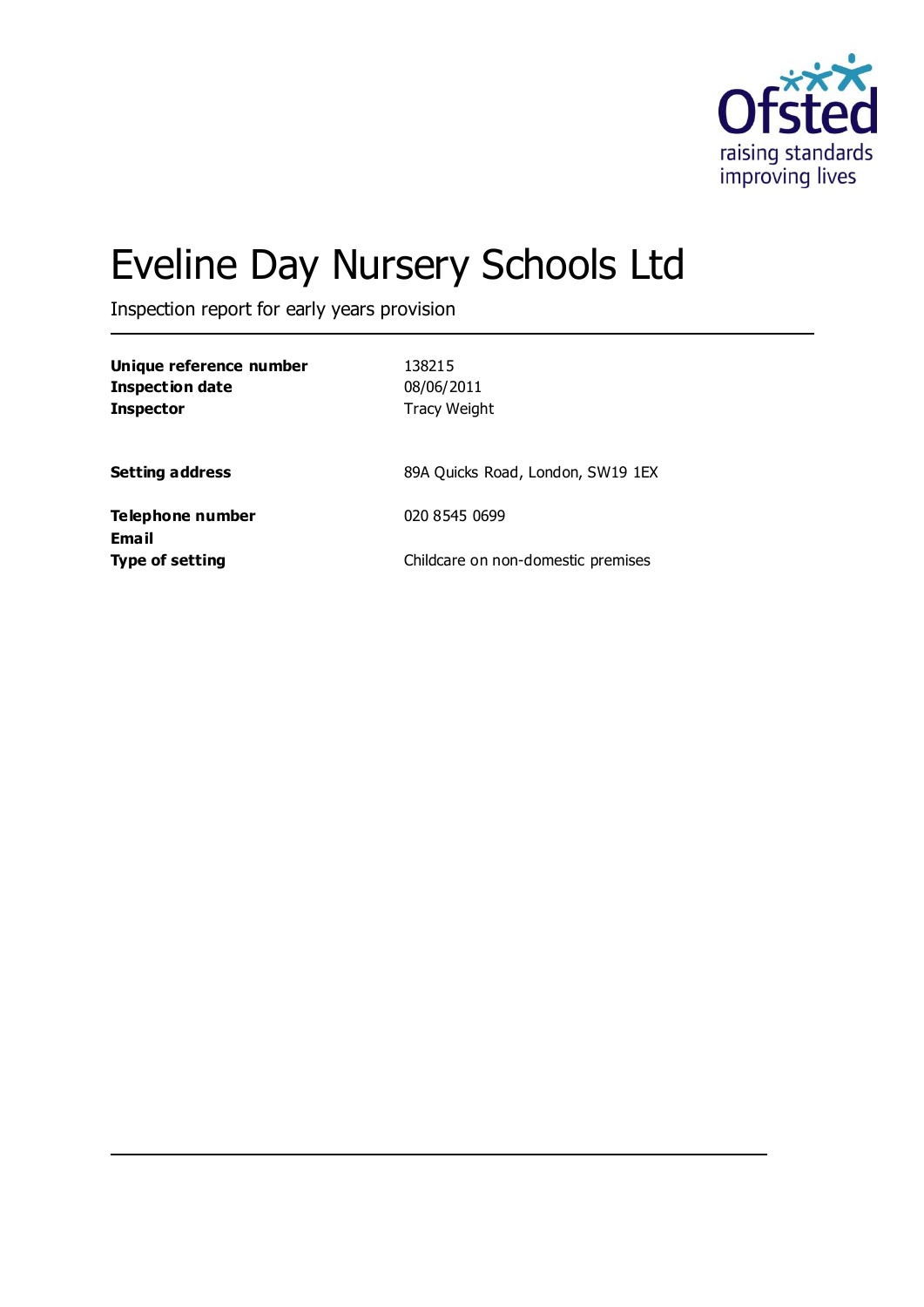The Office for Standards in Education, Children's Services and Skills (Ofsted) regulates and inspects to achieve excellence in the care of children and young people, and in education and skills for learners of all ages. It regulates and inspects childcare and children's social care, and inspects the Children and Family Court Advisory Support Service (Cafcass), schools, colleges, initial teacher training, work-based learning and skills training, adult and community learning, and education and training in prisons and other secure establishments. It assesses council children's services, and inspects services for looked after children, safeguarding and child protection.

If you would like a copy of this document in a different format, such as large print or Braille, please telephone 0300 123 1231, or email enquiries@ofsted.gov.uk.

You may copy all or parts of this document for non-commercial educational purposes, as long as you give details of the source and date of publication and do not alter the information in any way.

T: 0300 123 1231 Textphone: 0161 618 8524 E: enquiries@ofsted.gov.uk W: [www.ofsted.gov.uk](http://www.ofsted.gov.uk/)

© Crown copyright 2011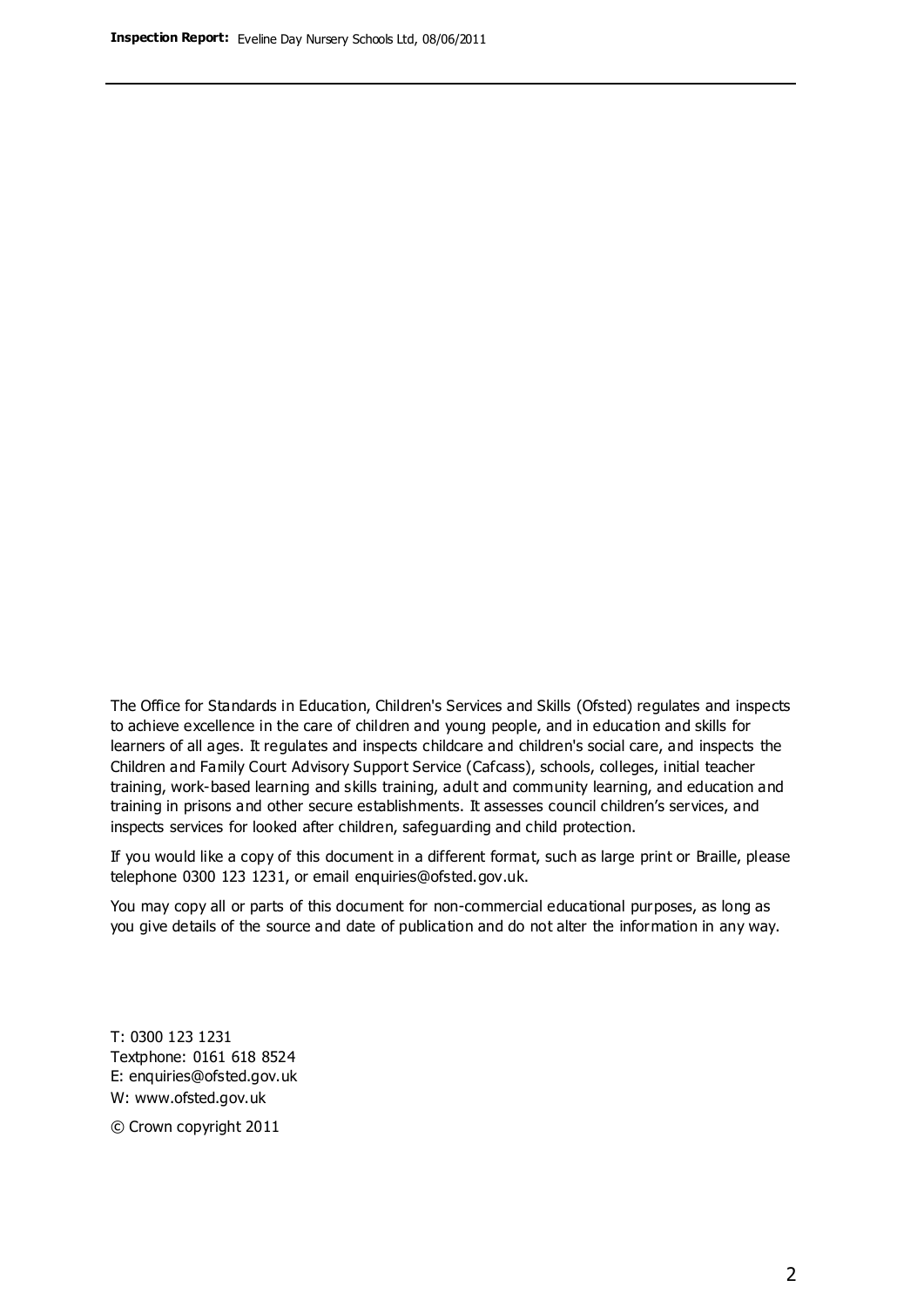## **Introduction**

This inspection was carried out by Ofsted under Sections 49 and 50 of the Childcare Act 2006 on the quality and standards of the registered early years provision. 'Early years provision' refers to provision regulated by Ofsted for children from birth to 31 August following their fifth birthday (the early years age group). The registered person must ensure that this provision complies with the statutory framework for children's learning, development and welfare, known as the *Early* Years Foundation Stage.

The provider must provide a copy of this report to all parents with children at the setting where reasonably practicable. The provider must provide a copy of the report to any other person who asks for one, but may charge a fee for this service (The Childcare (Inspection) Regulations 2008 regulations 9 and 10).

Please see our website for more information about each childcare provider. We publish inspection reports, conditions of registration and details of complaints we receive where we or the provider take action to meet the requirements of registration.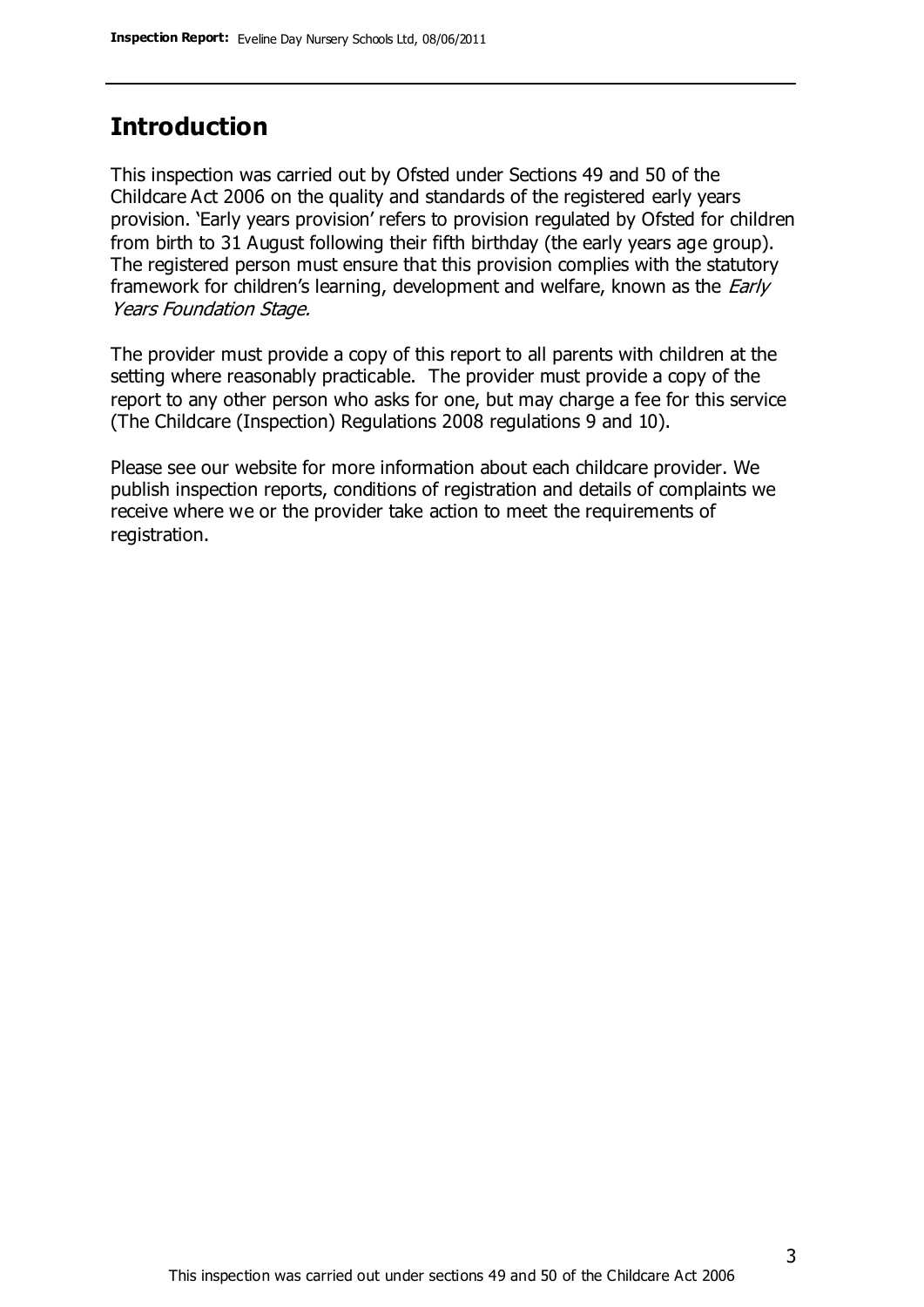# **Description of the setting**

Eveline Day Nursery (Quicks Road) is one of a chain of nurseries run by Eveline Day Nursery Schools Limited. It opened in 1999. It operates from a two-storey building divided into six playrooms. There are kitchen facilities and an office downstairs and upstairs toilet facilities for older children. There is a small outdoor area and children are taken to use a public outdoor area nearby. It is situated near Wimbledon town centre in the London Borough of Merton. The nursery is registered on the Early Years Register. A maximum of 50 children may attend the nursery in the early years age range, with not more than 30 under two years, at any one time. The nursery opens each weekday from 7.30am to 6.30pm for 51 weeks of the year. There are currently 54 children from three months to under five years on roll, including some children who are learning English as an additional language. The nursery provides free education for three- and four-year-old children.

The nursery employs 21 staff. Thirteen of the staff, including the manager hold appropriate early years qualifications. Three staff are working towards a higher childcare qualification. There are also a cook, cleaner and sessional teachers for French and dance. The chain also employs an educational psychologist and health and safety officer who provide support across all its nurseries.

## **The overall effectiveness of the early years provision**

Overall the quality of the provision is satisfactory.

Managers monitor the quality of care well overall, and the staff put a strong emphasis on the provision of a warm and caring environment. As a result, relationships are good and children show they feel very safe and secure in the nursery. They behave well and make a good positive contribution to the nursery community. Children enjoy their experiences, making steady progress in their learning, although assessment systems require further attention. Staff act on the advice of outside professionals to improve outcomes for children but rigorous selfevaluation is not fully embedded in practice. Too little importance is given to the on-going professional development of staff to help drive improvement, although, overall the nursery is suitably placed to maintain continuous improvement.

# **What steps need to be taken to improve provision further?**

To meet the specific requirements of the EYFS, the registered person must:

improve staff's knowledge and understanding of the Early Years Foundation Stage so that they are able to 30/09/2011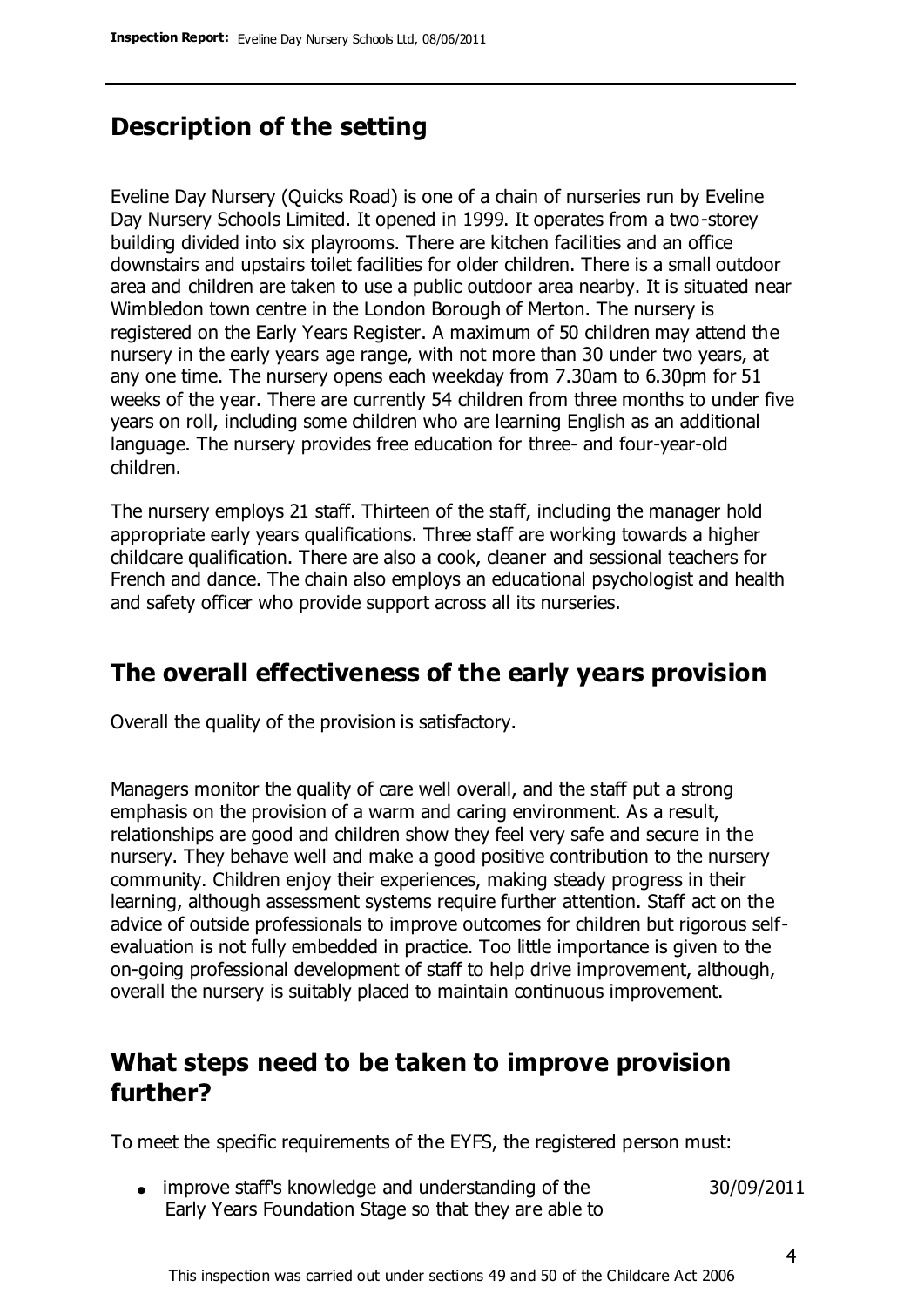provide all children with an educational programme that will enable them to make good progress towards the learning learning goals

- ensure all children are supported in their progress towards the early learning goals in all areas of learning by making systematic observations and assessments and using these to plan relevant and motivating experiences for each child 31/08/2011
- ensure that adult:child ratios are met at all times (Suitable people) 29/07/2011

To further improve the early years provision the registered person should:

- improve assessment systems, particularly for the older children, and use  $\bullet$ these to plan relevant and motivating experiences for each child, especially in regard to adult-led activities
- develop self-evaluation further, including taking more account of parents? views, in order to identify more accurately where systems need improvement, in order to better meet children?s individual needs.
- develop monitoring systems further so that all staff training requirements are identified and addressed, so that they are able to provide all children with an educational programme that will enable them to make improved progress towards the learning goals .

# **The effectiveness of leadership and management of the early years provision**

The nursery places a high priority on health and safety, and comprehensive policies provide an effective framework for staff?s practice. As a result, safety and hygiene practices throughout the nursery are good overall, and exemplary in some respects. Staff ratios are generally well maintained, although on the day of the inspection requirements were not met. This was owing to staff being unexpectedly delayed; however, on this occasion it did not impact on children?s safety. Robust recruitment processes help ensure that those who work with the children are suitable to do so. Staff have an adequate understanding of child protection procedures, and most are secure in the knowledge of what they would do if they had concerns.

Staff have a very caring attitude towards children and the keyworker system is effective in enabling children to build strong relationships with trusted adults. Staff manage behaviour well and set clear boundaries. As a result, children know what is expected of them, and are helped to feel safe and secure within the nursery. Staff organise the day to enable children to have adequate opportunities to choose their own resources and to take responsibility for small tasks. They provide a broad range of activities and experiences, which engage children effectively and enable them to make sound progress in their learning. Staff are generally deployed appropriately, and sometimes they extend children's leaning very effectively. For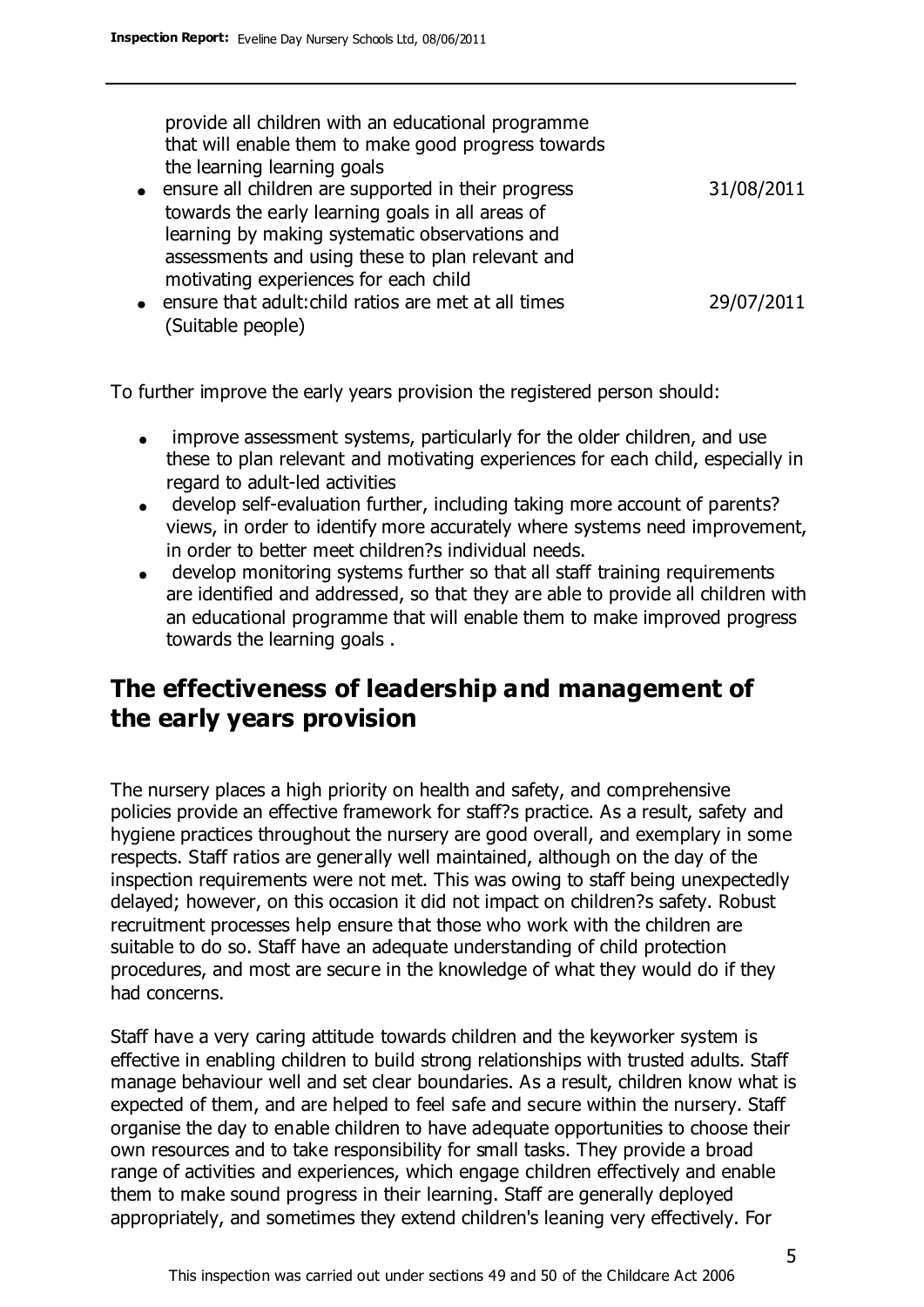example, story time is used very well to enable children to explore new vocabulary and to challenge their mathematical thinking.

Managers are supportive towards the staff team overall. They monitor the wellbeing of children effectively throughout the day; however, systems for monitoring the quality of teaching and learning are not fully effective in identifying and addressing all weaknesses. Some staff have are less secure in their knowledge of the Early Years Foundation Stage, and are given insufficient guidance and support in planning for the next steps in children?s learning. As a result, although outcomes for children are sometimes good, this is not consistent across all aspects of learning for all children, including those learning English as an additional language. The managers demonstrate that they want to ensure continuous improvement. They make suitable use of wider partnerships, taking advice from the local authority?s early years advisor to identify areas of development and take appropriate action to secure improvement. The changes they make have a positive impact on outcomes for children. For example, the reorganisation of the upstairs area to enable children to select their own resources, and the development of more sensory activities for babies. Overall, however, self-evaluation is not fully embedded in the nursery?s practice. Managers take insufficient steps to rigorously and objectively identify areas for development and set ambitious targets, although they promote some improvement of outcomes for children suitably. Staff have satisfactory levels of qualifications and training. Unqualified staff are well supported to take their first steps in achieving a qualification, but the nursery puts insufficient emphasis on professional development at some other levels to drive forward continuous improvement in outcomes for children. Comprehensive induction procedures ensure new staff have a clear understanding of what is expected of them and are helped to settle into their new role quickly.

The nursery has effective methods of two-way communication with parents and carers regarding children?s needs.. New parents are given comprehensive information about the nursery and its policies, and are encouraged to help staff to get to know their children well. Established parents enjoy receiving ?feedback? sheets at the end of each day, which ensure they know what activities their children have participated in, and what they have eaten. However, there are limited systems to enable parents and carers to give their views and to contribute ideas about the way in which the nursery can build on its strengths and address weaknesses.

# **The quality and standards of the early years provision and outcomes for children**

Children come into the nursery happily. They know the routine well and are confident at organising their own play, as well as taking part in a variety of adultled activities. They respond well to the warm and caring environment, showing that they are developing good relationships with adults and other children. Behaviour is good, and older children play co-operatively with their friends. Children of all ages show that they feel safe and secure, and consequently they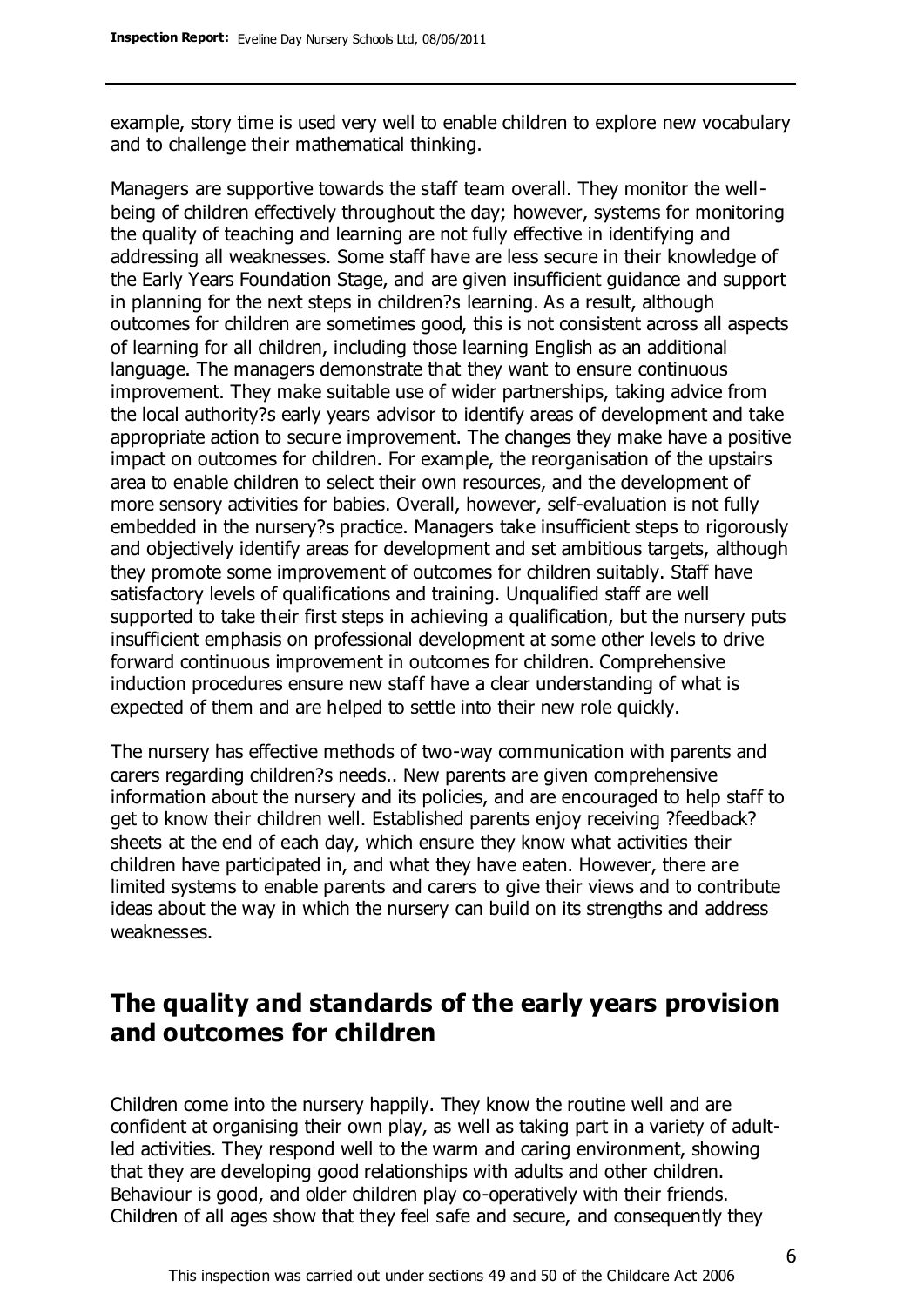make a good positive contribution to the nursery community.

Children show that they enjoy their learning and they make steady progress in developing skills for the future. They respond with enjoyment to the activities and experiences provided for them. Staff observe children regularly, and their individual scrapbooks capture their ?learning journeys? well. Observations are linked to the six areas of learning and are used well by some staff to inform planning for children?s next steps. However, this is inconsistent across the nursery, particularly with older children. As a result, the activities led by adults are sometimes inappropriate or provide insufficient challenge to interest children and move them on in their learning..

Children are developing a strong awareness of how to keep themselves safe. They confidently organise themselves in single file and hold on conscientiously as they walk to the park. They show a growing understanding of the importance of keeping themselves safe on the road. The staff reinforce high standards of hygiene throughout the nursery, and children show increasing confidence in managing their own toileting and hygiene routines appropriately.

Children are developing a sound awareness of the importance of developing a healthy lifestyle. They are served with a good variety of nutritious food, which meets both their individual dietary requirements and extends their awareness of other cultures. They have some control over meeting their own physical needs, for example, they recognise when they are thirsty and help themselves to drinking water. Children enjoy daily physical activities in the park and their indoor dance sessions. In the park, they enjoy activities such as running, ring games, balancing and ball games, which help them develop physical skills.

Children are enthusiastic communicators. They enjoy listening to stories read by adults and participate enthusiastically with a wide range of songs and rhymes. Even the youngest children respond with gestures, smiles and body movements. Older children are learning to recognise and write their own names. Babies are beginning to enjoy a widening range of activities through using their senses, for example, jelly, paint, and baskets with natural play materials. Older children's growing creativity is generally evident through the attractive wall displays throughout the nursery, and as they explore a range of media such as dough, paint, glue, collage, cornflower sand and water. Children are beginning to show an awareness of number. They use mathematical language, solve problems, count and recognise number in their play, through stories, or as they explore their environment. For example, children point out a ?big? tree and confidently explain that we will see an even ?bigger? one when we get inside the park.